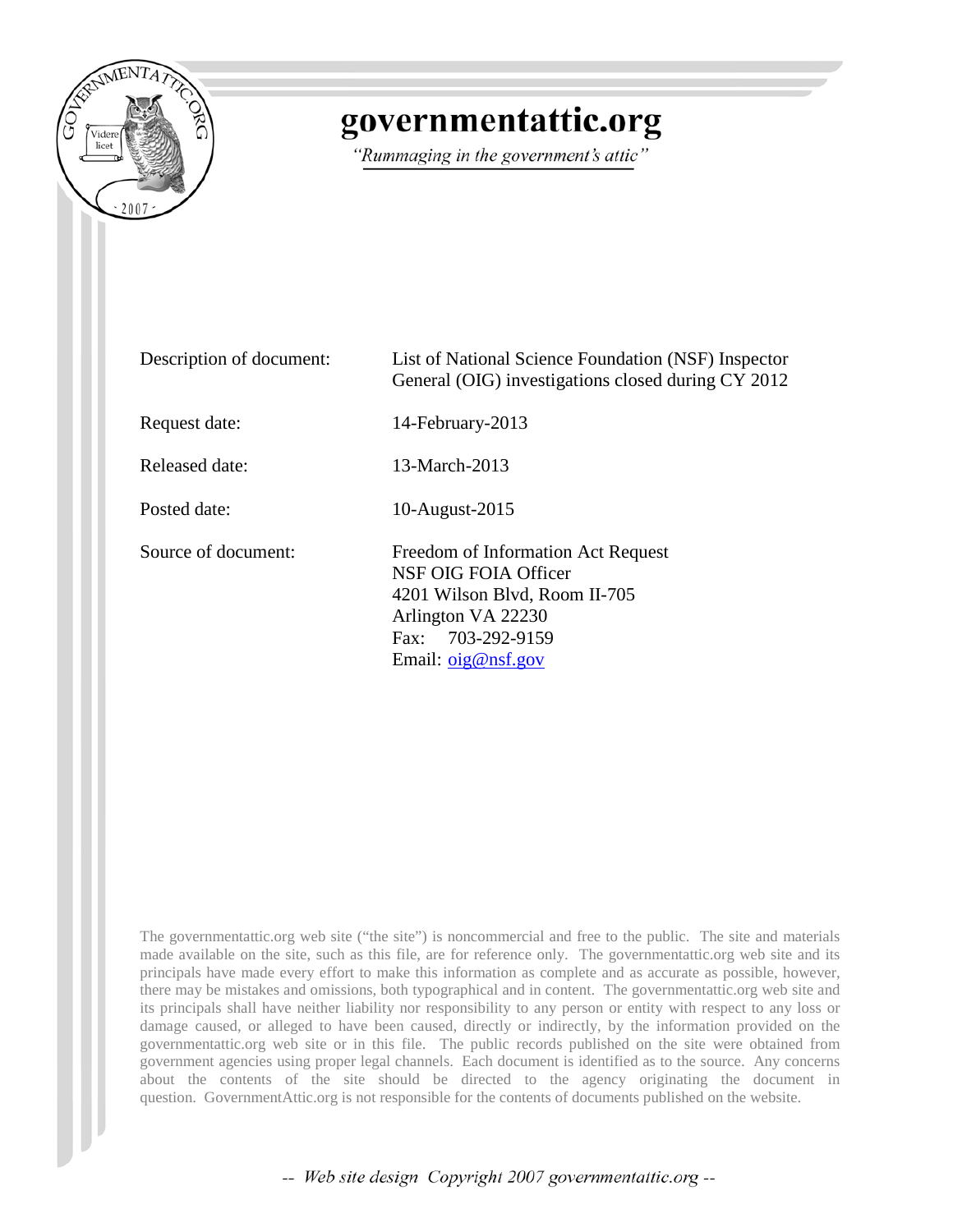

National Science Foundation • Office of the Inspector General 4201 Wilson Boulevard, Suite II-705, Arlington, Virginia 22230

March 13, 2013

VIA EMAIL

Re: FOIA Request No. 13-16

This letter responds to your Freedom of Information Act (FOIA, 5 U.S.C. § 552) request, which we received on February 14, 2013, for "a printout/list/ digital file of the OIG investigations closed during calendar year 2012. Please include the subject, title and topic of the closed investigation, and whatever other fields are available such as the date opened and the date closed, the case number, etc. If the resulting listing is lengthy, an electronic/ digital copy such as a pdf file is preferable over a paper copy if available."

We enclose the responsive records,<sup>[1](#page-1-0)</sup> sorted by date closed. Under FOIA exemptions (b)(6) and (b)(7)(C), information that constitutes an unwarranted invasion of personal privacy is exempt from disclosure. To protect the privacy interests of individuals who were not, with respect to the matter or matters described in the requested records, subject to successful criminal prosecution, recent civil legal action, or debarment or voluntary exclusion government-wide, we have redacted the names, titles, and other identifying information for all such individuals, pursuant to FOIA exemptions (b)(6) and (b)(7)(C).

If you are not satisfied with my decision, you may appeal to the Assistant Inspector General for Legal, Legislative, and External Affairs, Ken Chason, by writing to him at the National Science Foundation, 4201 Wilson Boulevard, Arlington VA 22230. Alternatively, you may appeal directly to the General

<span id="page-1-0"></span><sup>&</sup>lt;sup>1</sup> We followed the approach taken in our response to a prior similar request (FOIA 10-23).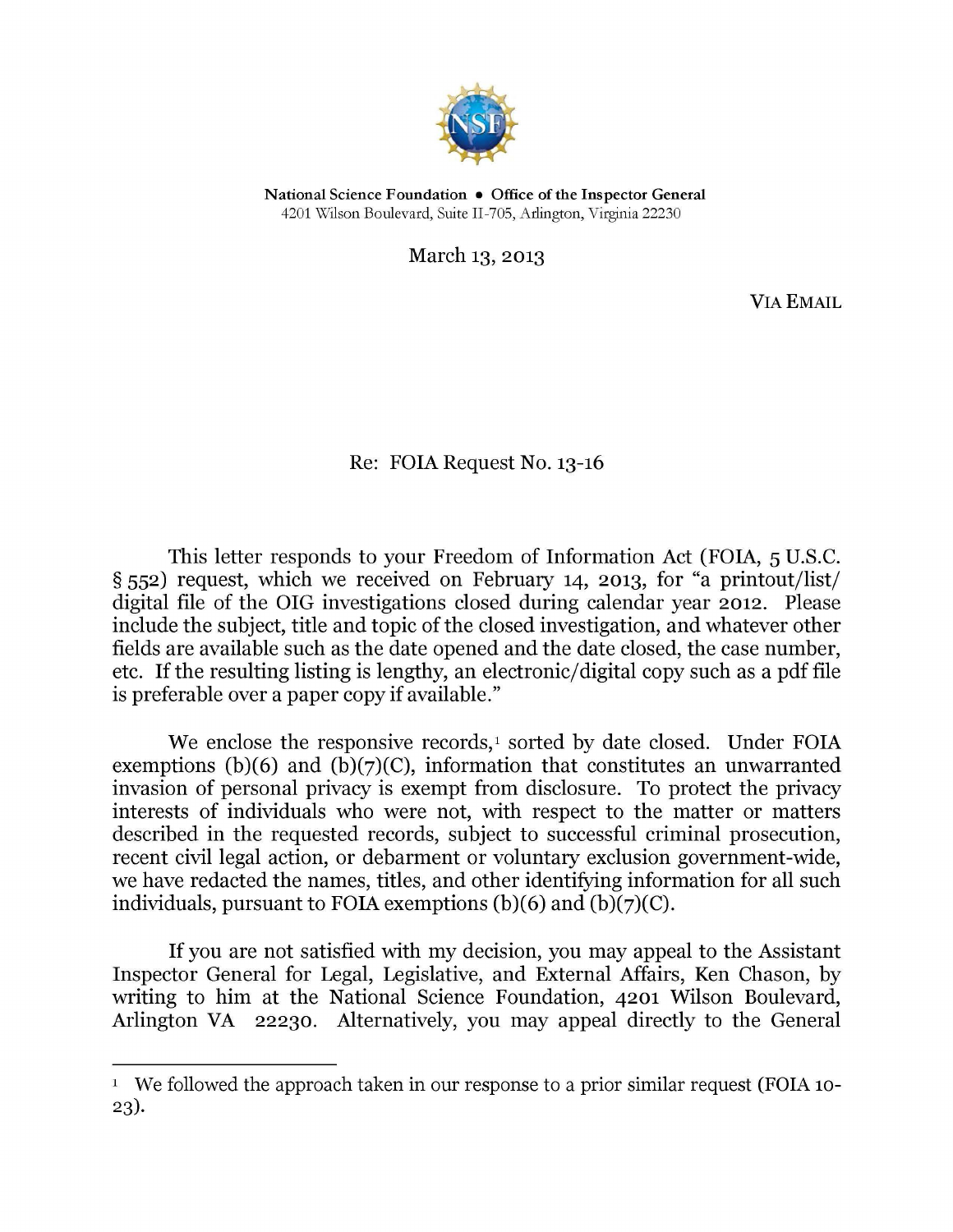Counsel of the Foundation, at the same address.[2](#page-2-0) If you wish to appeal to either the Assistant Inspector General or the General Counsel, you must file your appeal within ten business days of receipt of this letter. If you submit an appeal to the Assistant Inspector General and his decision is negative, you may then appeal to the General Counsel. All appeals will be acted on within 20 business days after receipt.

For your information, Congress excluded three discrete categories of law enforcement and national security records from the requirements of the FOIA. See 5 U.S.C. § 552(c) (2006 & Supp. IV (2010)). This response is limited to those records that are subject to the requirements of the FOIA. This is a standard notification that is given to all our requesters and should not be taken as an indication that excluded records do, or do not, exist.

Sincerely,

Sylve W. Cross

Stephen W. Bross, J.D. Investigative & FOIA Attorney

Enclosure

 $\overline{a}$ 

<span id="page-2-0"></span><sup>2</sup> For appeals to NSF's General Counsel, note the requirements of 45 C.F.R. § 612.9(a): "You must make your appeal in writing and it must be received by the Office of the General Counsel within ten days of the receipt of the denial (weekends, legal holidays, and the date of receipt excluded). Clearly mark your appeal letter and the envelope 'Freedom of Information Act Appeal.' Your appeal letter must include a copy of your written request and the denial together with any written argument you wish to submit."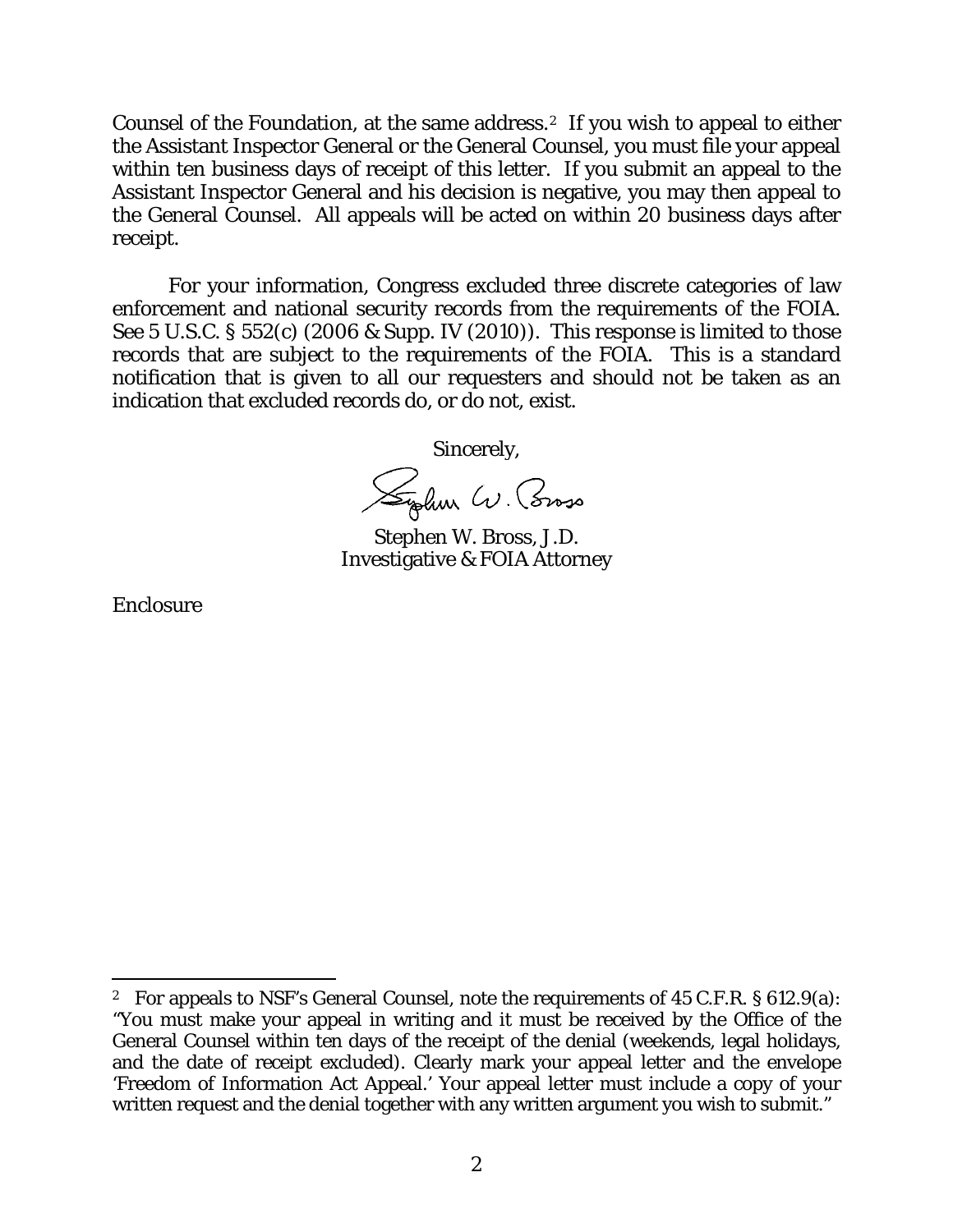| Case Type      | Case Number | Case Title                | Subject(s)             | Date Received | Date Completed        | Allegation(s)                       | <b>Allegation Outcome</b> |
|----------------|-------------|---------------------------|------------------------|---------------|-----------------------|-------------------------------------|---------------------------|
| Administrative | A10110081   | (Redacted)                | (Redacted)             | 11/16/2010    |                       | 01/06/2012 Falsification of data    | Not Substantiated         |
| Administrative | A11090062   | (Redacted)                | (Redacted)             | 09/26/2011    |                       | 01/06/2012 Intellectual Theft       | Not Substantiated         |
|                |             |                           |                        |               |                       |                                     |                           |
| Administrative | A11110072   | (Redacted)                | (Redacted)             | 11/09/2011    |                       | 01/06/2012 Other improper actions   | Other (Referred to NSF)   |
| Administrative | A09030017   | (Redacted)                | (Redacted)             | 03/16/2009    | 01/14/2012 Plagiarism |                                     | Substantiated             |
| Administrative | A10080066   | (Redacted)                | (Redacted - Subject 1) | 08/16/2010    | 01/14/2012 Plagiarism |                                     | Not Substantiated         |
|                |             |                           | (Redacted - Subject 2) |               |                       | Plagiarism                          | Substantiated             |
| Administrative | A11110082   | (Redacted)                | (Redacted)             | 11/22/2011    |                       | 01/14/2012 Duplicate Research       | Not Substantiated         |
| Administrative | A11030016   | (Redacted)                | (Redacted)             | 03/04/2011    |                       | 01/18/2012 Abuse of Timecard        | Not Substantiated         |
|                |             |                           |                        |               |                       | Lobbying Violations                 | Not Substantiated         |
| Administrative | A11100068   | (Redacted)                | (Redacted - Subject 1) | 10/07/2011    | 01/25/2012 Plagiarism |                                     | Not Substantiated         |
|                |             |                           | (Redacted - Subject 2) |               |                       | Plagiarism                          | Not Substantiated         |
|                |             |                           | (Redacted - Subject 3) |               |                       | Plagiarism                          | Not Substantiated         |
| Administrative | A09030014   | (Redacted)                | (Redacted)             | 03/09/2009    | 01/26/2012 Plagiarism |                                     | Substantiated             |
| Administrative | A10040032   | (Redacted)                | (Redacted - Subject 1) | 04/19/2010    | 02/03/2012 Plagiarism |                                     | Not Substantiated         |
|                |             |                           | (Redacted - Subject 2) |               |                       | Plagiarism                          | <b>Not Substantiated</b>  |
|                |             |                           | (Redacted - Subject 3) |               |                       | Plagiarism                          | Not Substantiated         |
| Administrative | A11100070   | (Redacted)                | (Redacted)             | 10/28/2011    | 02/03/2012 Plagiarism |                                     | Other (Warning)           |
|                |             |                           |                        |               |                       | Employee Embezzlement,              |                           |
| Administrative | A10090071   | (Redacted)                | (Redacted)             | 09/01/2010    |                       | 02/21/2012 Theft, or Fraud          | Substantiated             |
| Administrative | A11090060   | (Redacted)                | (Redacted - Subject 1) | 09/20/2011    |                       | 02/21/2012 Reviewer or Panelist COI | Substantiated             |
|                |             |                           | (Redacted - Subject 2) |               |                       | Reviewer or Panelist COI            | Substantiated             |
| Civil/Criminal | I10070029   | (Redacted)                | (Redacted - Subject 1) | 07/06/2010    |                       | 02/28/2012 Duplicate proposal       | Not Substantiated         |
|                |             |                           | (Redacted - Subject 2) |               |                       | Plagiarism                          | Not Substantiated         |
|                |             |                           | (Redacted - Subject 3) |               |                       | Plagiarism                          | Not Substantiated         |
| Administrative | A10040030   | (Redacted)                | (Redacted)             | 04/08/2010    | 03/13/2012 Plagiarism |                                     | Substantiated             |
| Administrative | A10080064   | (Redacted)                | (Redacted)             | 08/11/2010    | 03/13/2012 Plagiarism |                                     | Substantiated             |
| Administrative | A10090076   | (Redacted)                | (Redacted)             | 10/13/2010    | 03/13/2012 Plagiarism |                                     | Not Substantiated         |
| Administrative | A11110073   | (Redacted)                | (Redacted)             | 11/09/2011    | 03/13/2012 Plagiarism |                                     | Substantiated             |
| Administrative | A11110074   | (Redacted)                | (Redacted - Subject 1) | 11/09/2011    | 03/13/2012 Plagiarism |                                     | Not Substantiated         |
|                |             |                           | (Redacted - Subject 2) |               |                       | Plagiarism                          | Substantiated             |
|                |             |                           | (Redacted - Subject 3) |               |                       | Plagiarism                          | Substantiated             |
|                |             |                           |                        |               |                       | <b>False Statements in Proposal</b> |                           |
| Administrative | A11110080   | (Redacted)                | (Redacted)             | 11/22/2011    |                       | 03/13/2012 or Report to NSF         | Not Substantiated         |
| Administrative | A12020008   | (Redacted)                | (Redacted - Subject 1) | 02/22/2012    | 03/13/2012 Plagiarism |                                     | Not Substantiated         |
|                |             |                           | (Redacted - Subject 2) |               |                       | Plagiarism                          | Not Substantiated         |
| Administrative | A12020009   | (Redacted)                | (Redacted)             | 02/22/2012    | 03/13/2012 Plagiarism |                                     | Substantiated             |
|                |             |                           |                        |               |                       | Embezzlement, Theft, or             |                           |
| Civil/Criminal | I10070028   | (Redacted)                | (Redacted)             | 07/01/2010    |                       | 03/13/2012 Diversion of Grant Funds | Not Substantiated         |
|                |             |                           |                        |               |                       | Financial COI                       | Substantiated             |
| Civil/Criminal | I12020009   | (Redacted)                | (Redacted)             | 02/06/2012    |                       | 03/13/2012 Duplicate proposal       | Not Substantiated         |
|                |             |                           |                        |               |                       | Embezzlement, Theft, or             |                           |
| Civil/Criminal | I10050017   | (Redacted)                | (Redacted)             | 05/07/2010    |                       | 03/15/2012 Diversion of Grant Funds | Not Substantiated         |
| Administrative | A11080057   | (Redacted)                | (Redacted - Subject 1) | 08/29/2011    |                       | 03/20/2012 Other improper actions   | Not Substantiated         |
|                |             |                           | (Redacted - Subject 2) |               |                       | Other improper actions              | Not Substantiated         |
|                |             |                           | (Redacted - Subject 3) |               |                       | Other improper actions              | Substantiated             |
| Civil/Criminal | 109020006   | Oshea-Doellman, Charlotte | Oshea-Doellman         | 01/08/2009    |                       | 03/20/2012 Abuse of purchase card   | Substantiated             |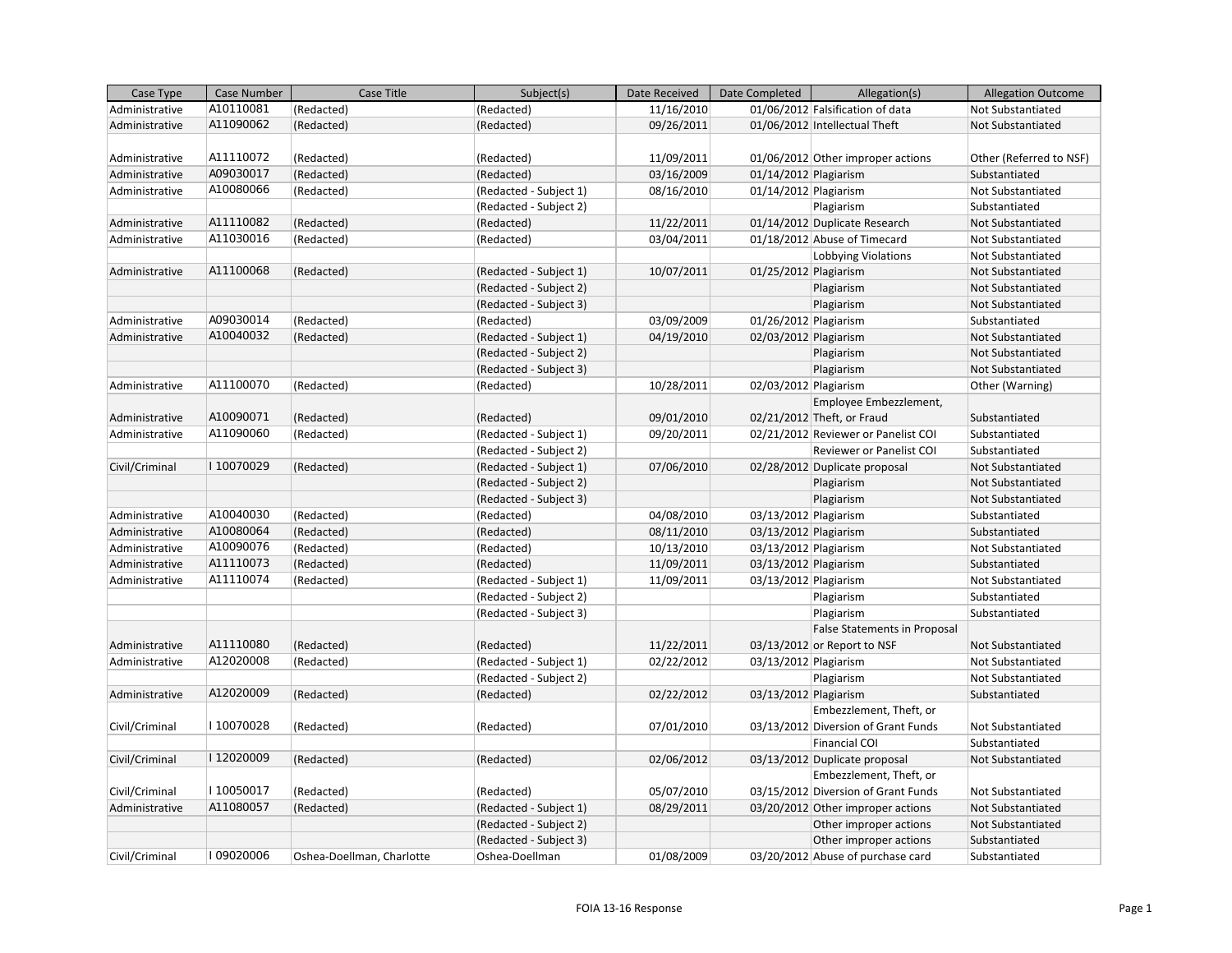| Case Type      | Case Number | Case Title         | Subject(s)             | Date Received | Date Completed        | Allegation(s)                                               | <b>Allegation Outcome</b> |
|----------------|-------------|--------------------|------------------------|---------------|-----------------------|-------------------------------------------------------------|---------------------------|
|                |             |                    |                        |               |                       |                                                             |                           |
|                |             |                    |                        |               |                       | Mishandling of Proposals or                                 |                           |
| Administrative | A10110086   | (Redacted)         | (Redacted)             | 11/21/2010    |                       | 04/03/2012 Awards by NSF Staff-Rule/Reg Substantiated       |                           |
|                |             |                    |                        |               |                       | False Statement or Claim by                                 |                           |
| Administrative | A11020014   | (Redacted)         | (Redacted - Subject 1) | 02/22/2011    |                       | 04/03/2012 Grantee/Contractor                               | Not Substantiated         |
|                |             |                    |                        |               |                       | False Statement or Claim by                                 |                           |
|                |             |                    | (Redacted - Subject 2) |               |                       | Grantee/Contractor                                          | Not Substantiated         |
|                |             |                    |                        |               |                       | False Statement or Claim by                                 |                           |
|                |             |                    | (Redacted - Subject 3) |               |                       | Grantee/Contractor                                          | Not Substantiated         |
| Administrative | A11090059   | (Redacted)         | (Redacted)             | 09/14/2011    | 04/03/2012 Plagiarism |                                                             | Substantiated             |
| Civil/Criminal | I11060026   | (Redacted)         | (Redacted)             | 06/22/2011    |                       | 04/04/2012 Personnel Rules Violation                        | Not Substantiated         |
| Civil/Criminal | I12020012   | Unknown            | Unknown                | 02/17/2012    |                       | 04/06/2012 Other improper actions                           | Not Substantiated         |
| Civil/Criminal | I11100042   | (Redacted)         | (Redacted)             | 10/06/2011    |                       | 04/18/2012 Abuse of purchase card                           | Not Substantiated         |
| Administrative | A12020004   | (Redacted)         | (Redacted - Subject 1) | 02/06/2012    | 04/23/2012 Plagiarism |                                                             | Not Substantiated         |
|                |             |                    | (Redacted - Subject 2) |               |                       | Plagiarism                                                  | Not Substantiated         |
|                |             |                    | (Redacted - Subject 3) |               |                       | Plagiarism                                                  | Not Substantiated         |
|                |             |                    | (Redacted - Subject 4) |               |                       | Plagiarism                                                  | Substantiated             |
| Administrative | A12030011   | (Redacted)         | (Redacted)             | 03/01/2012    |                       | 04/23/2012 Intellectual Theft                               | Not Substantiated         |
| Administrative | A12030020   | (Redacted)         | (Redacted)             | 03/22/2012    | 04/23/2012 Plagiarism |                                                             | Not Substantiated         |
| Administrative | A12030021   | (Redacted)         | (Redacted)             | 03/22/2012    | 04/23/2012 Plagiarism |                                                             | Not Substantiated         |
| Administrative | A12030022   | (Redacted)         | (Redacted)             | 03/22/2012    | 04/23/2012 Plagiarism |                                                             | Not Substantiated         |
| Administrative | A12030023   | (Redacted)         | (Redacted)             | 03/27/2012    | 04/23/2012 Plagiarism |                                                             | Not Substantiated         |
|                |             |                    |                        |               |                       | False Statement or Claim by                                 |                           |
| Civil/Criminal | I09080053   | Pottenger, Micheal | Pottenger              | 08/17/2009    |                       | 04/29/2012 Grantee/Contractor                               | Substantiated             |
|                |             |                    |                        |               |                       | Embezzlement, Theft, or                                     |                           |
| Civil/Criminal | I11040018   | (Redacted)         | (Redacted - Subject 1) | 04/22/2011    |                       | 04/29/2012 Diversion of Grant Funds                         | Not Substantiated         |
|                |             |                    |                        |               |                       | Embezzlement, Theft, or                                     |                           |
|                |             |                    | (Redacted - Subject 2) |               |                       | Diversion of Grant Funds                                    | Not Substantiated         |
|                |             |                    |                        |               |                       | Embezzlement, Theft, or                                     |                           |
|                |             |                    | (Redacted - Subject 3) |               |                       | Diversion of Grant Funds                                    | Not Substantiated         |
|                |             |                    |                        |               |                       |                                                             |                           |
|                |             |                    |                        |               |                       | Participant Support-Rule/Reg                                | Substantiated             |
|                |             |                    |                        |               |                       | Mishandling of Proposals or                                 |                           |
| Civil/Criminal | I11070032   | (Redacted)         | (Redacted)             | 07/22/2011    |                       | 04/29/2012 Awards by NSF Staff-RM                           | Not Substantiated         |
| Administrative | A08100049   | (Redacted)         | (Redacted)             | 10/08/2008    | 05/09/2012 Plagiarism |                                                             | Substantiated             |
|                |             |                    |                        |               |                       | Embezzlement, Theft, or                                     |                           |
| Civil/Criminal | I10090046   | (Redacted)         | (Redacted)             | 09/28/2010    |                       | 05/14/2012 Diversion of Grant Funds                         | Not Substantiated         |
| Civil/Criminal | I11040021   | (Redacted)         | (Redacted)             | 04/25/2011    |                       | 05/16/2012 Duplicate Reimbursement                          | Not Substantiated         |
| Administrative | A09100080   | (Redacted)         | (Redacted)             | 10/26/2009    |                       | 05/22/2012 Other-Conflict of Interest                       | Substantiated             |
|                |             |                    |                        |               |                       |                                                             |                           |
|                |             |                    |                        |               |                       | Violation of the                                            |                           |
| Administrative | A12040024   | Unknown            | Unknown                | 04/03/2012    |                       | 05/22/2012 Confidentiality of Peer Review Not Substantiated |                           |
| Administrative | A12050029   | (Redacted)         | (Redacted)             | 04/02/2012    | 05/22/2012 Plagiarism |                                                             | Not Substantiated         |
|                |             |                    |                        |               |                       |                                                             |                           |
| Civil/Criminal | I09100061   | (Redacted)         | (Redacted - Subject 1) | 10/22/2009    |                       | 05/22/2012 Violation of Regulations-RM                      | Substantiated             |
|                |             |                    |                        |               |                       |                                                             |                           |
|                |             |                    | (Redacted - Subject 2) |               |                       | Violation of Regulations-RM                                 | Substantiated             |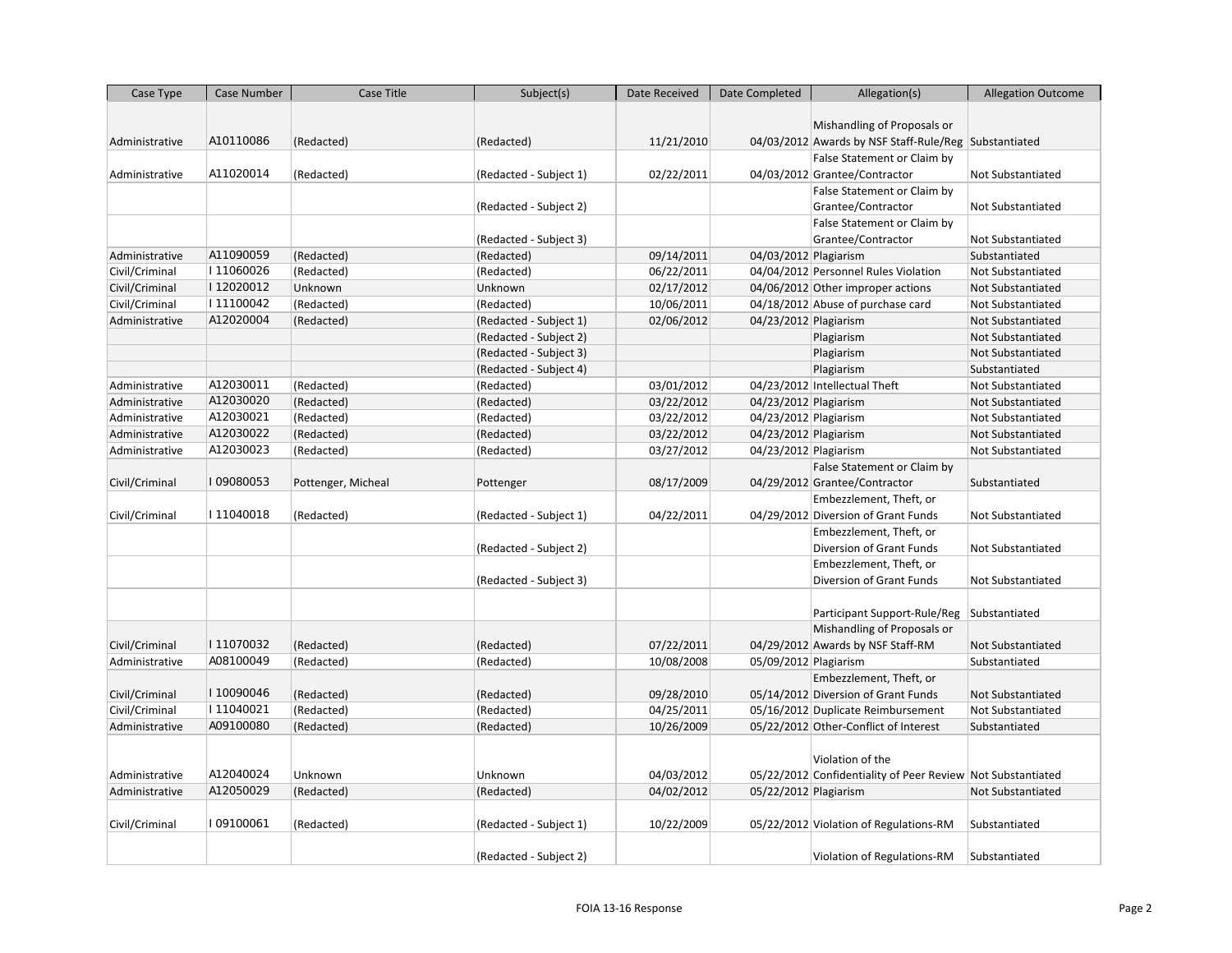| Case Type      | Case Number | Case Title      | Subject(s)             | Date Received | Date Completed        | Allegation(s)                          | <b>Allegation Outcome</b>   |
|----------------|-------------|-----------------|------------------------|---------------|-----------------------|----------------------------------------|-----------------------------|
|                |             |                 |                        |               |                       |                                        |                             |
| Administrative | A12030019   | (Redacted)      | (Redacted)             | 03/19/2012    |                       | 05/30/2012 Violation of Regulations-RM | Substantiated               |
| Administrative | A11090058   | (Redacted)      | (Redacted)             | 09/14/2011    | 06/01/2012 Plagiarism |                                        | Substantiated               |
| Administrative | A10030018   | (Redacted)      | (Redacted)             | 03/15/2010    | 06/14/2012 Plagiarism |                                        | Substantiated               |
| Administrative | A12020006   | (Redacted)      | (Redacted - Subject 1) | 02/16/2012    | 06/17/2012 Plagiarism |                                        | <b>Not Substantiated</b>    |
|                |             |                 | (Redacted - Subject 2) |               |                       | Plagiarism                             | Substantiated               |
|                |             |                 | (Redacted - Subject 3) |               |                       | Plagiarism                             | <b>Not Substantiated</b>    |
|                |             |                 | (Redacted - Subject 4) |               |                       | Plagiarism                             | <b>Not Substantiated</b>    |
|                |             |                 | (Redacted - Subject 5) |               |                       | Plagiarism                             | <b>Not Substantiated</b>    |
| Civil/Criminal | I11120047   | (Redacted)      | (Redacted)             | 12/21/2011    |                       | 06/17/2012 Other improper actions      | Other (Warning)             |
| Civil/Criminal | I12050021   | (Redacted)      | (Redacted - Subject 1) | 05/09/2012    |                       | 06/17/2012 Other improper actions      | Not Substantiated           |
|                |             |                 |                        |               |                       | False Statement or Claim by            |                             |
|                |             |                 |                        |               |                       | Grantee/Contractor                     | Not Substantiated           |
|                |             |                 |                        |               |                       |                                        | No NSF or No OIG            |
|                |             |                 | (Redacted - Subject 2) |               |                       | Other improper actions                 | Jurisdiction                |
| Administrative | A11020011   | (Redacted)      | (Redacted)             | 02/01/2011    | 06/21/2012 Plagiarism |                                        | <b>Not Substantiated</b>    |
|                |             |                 |                        |               |                       | Falsification of data                  | <b>Not Substantiated</b>    |
| Administrative | A12050030   | (Redacted)      | (Redacted)             | 05/01/2012    | 06/21/2012 Plagiarism |                                        | Substantiated               |
| Administrative | A10110078   | (Redacted)      | (Redacted)             | 11/03/2010    | 06/25/2012 Plagiarism |                                        | Substantiated               |
| Administrative | A12050031   | (Redacted)      | (Redacted)             | 05/01/2012    | 06/28/2012 Plagiarism |                                        | Substantiated               |
| Civil/Criminal | I12070041   | Unknown         | Unknown                | 07/05/2012    |                       | 07/18/2012 Information Request         | <b>Information Provided</b> |
| Administrative | A11030021   | (Redacted)      | (Redacted)             | 03/23/2011    |                       | 07/20/2012 Fabrication of data         | <b>Not Substantiated</b>    |
|                |             |                 |                        |               |                       |                                        | No NSF or No OIG            |
| Administrative | A11080053   | (Redacted)      | (Redacted)             | 08/03/2011    |                       | 07/20/2012 Fabrication of data         | Jurisdiction                |
|                |             |                 |                        |               |                       | False Statements in Proposal           |                             |
| Administrative | A12050033   | (Redacted)      | (Redacted)             | 05/09/2012    |                       | 07/20/2012 or Report to NSF            | Substantiated               |
| Civil/Criminal | 109120071   | (Redacted)      | (Redacted)             | 12/14/2009    |                       | 07/20/2012 Other illegal acts          | Substantiated               |
| Administrative | A12050028   | (Redacted)      | (Redacted)             | 04/24/2012    | 07/23/2012 Plagiarism |                                        | <b>Not Substantiated</b>    |
|                |             |                 |                        |               |                       | Violation of Regulations-              |                             |
| Administrative | A11070048   | (Redacted)      | (Redacted)             | 07/08/2011    | 07/27/2012 Rule/Reg   |                                        | Substantiated               |
| Administrative | A12050035   | (Redacted)      | (Redacted)             | 05/14/2012    | 07/27/2012 Plagiarism |                                        | Not Substantiated           |
|                |             |                 |                        |               |                       | Violation of Regulations-              |                             |
| Civil/Criminal | I10080037   | (Redacted)      | (Redacted)             | 08/11/2010    | 07/27/2012 Rule/Reg   |                                        | Not Substantiated           |
|                |             |                 |                        |               |                       | Embezzlement, Theft, or                |                             |
| Civil/Criminal | I10090044   | (Redacted)      | (Redacted)             | 09/30/2010    |                       | 07/27/2012 Diversion of Grant Funds    | Substantiated               |
| Civil/Criminal | I12070052   | (Redacted)      | (Redacted)             | 07/18/2012    |                       | 08/01/2012 Other illegal acts          | <b>Not Substantiated</b>    |
| Administrative | A10060047   | Kubacki, Ronald | Kubacki                | 06/29/2010    | 08/06/2012 Plagiarism |                                        | Substantiated               |
| Administrative | A11110078   | (Redacted)      | (Redacted)             | 11/21/2011    | 08/06/2012 Plagiarism |                                        | Not Substantiated           |
| Administrative | A11120086   | (Redacted)      | (Redacted)             | 12/06/2011    | 08/06/2012 Plagiarism |                                        | Not Substantiated           |
| Administrative | A12060041   | (Redacted)      | (Redacted)             | 06/05/2012    | 08/06/2012 Plagiarism |                                        | <b>Not Substantiated</b>    |
| Administrative | A12070047   | (Redacted)      | (Redacted - Subject 1) | 06/29/2012    | 08/06/2012 Plagiarism |                                        | Not Substantiated           |
|                |             |                 | (Redacted - Subject 2) |               |                       | Plagiarism                             | <b>Not Substantiated</b>    |
|                |             |                 |                        |               |                       | Violation of Regulations-              |                             |
| Administrative | A12070048   | (Redacted)      | (Redacted)             | 07/12/2012    | 08/13/2012 Rule/Reg   |                                        | Substantiated               |
|                |             |                 |                        |               |                       |                                        |                             |
| Administrative | A12010002   | (Redacted)      | (Redacted)             | 01/03/2012    |                       | 08/17/2012 Other-Research Misconduct   | Not Substantiated           |
| Administrative | A12060046   | (Redacted)      | (Redacted - Subject 1) | 06/22/2012    | 08/17/2012 Plagiarism |                                        | <b>Not Substantiated</b>    |
|                |             |                 |                        |               |                       |                                        |                             |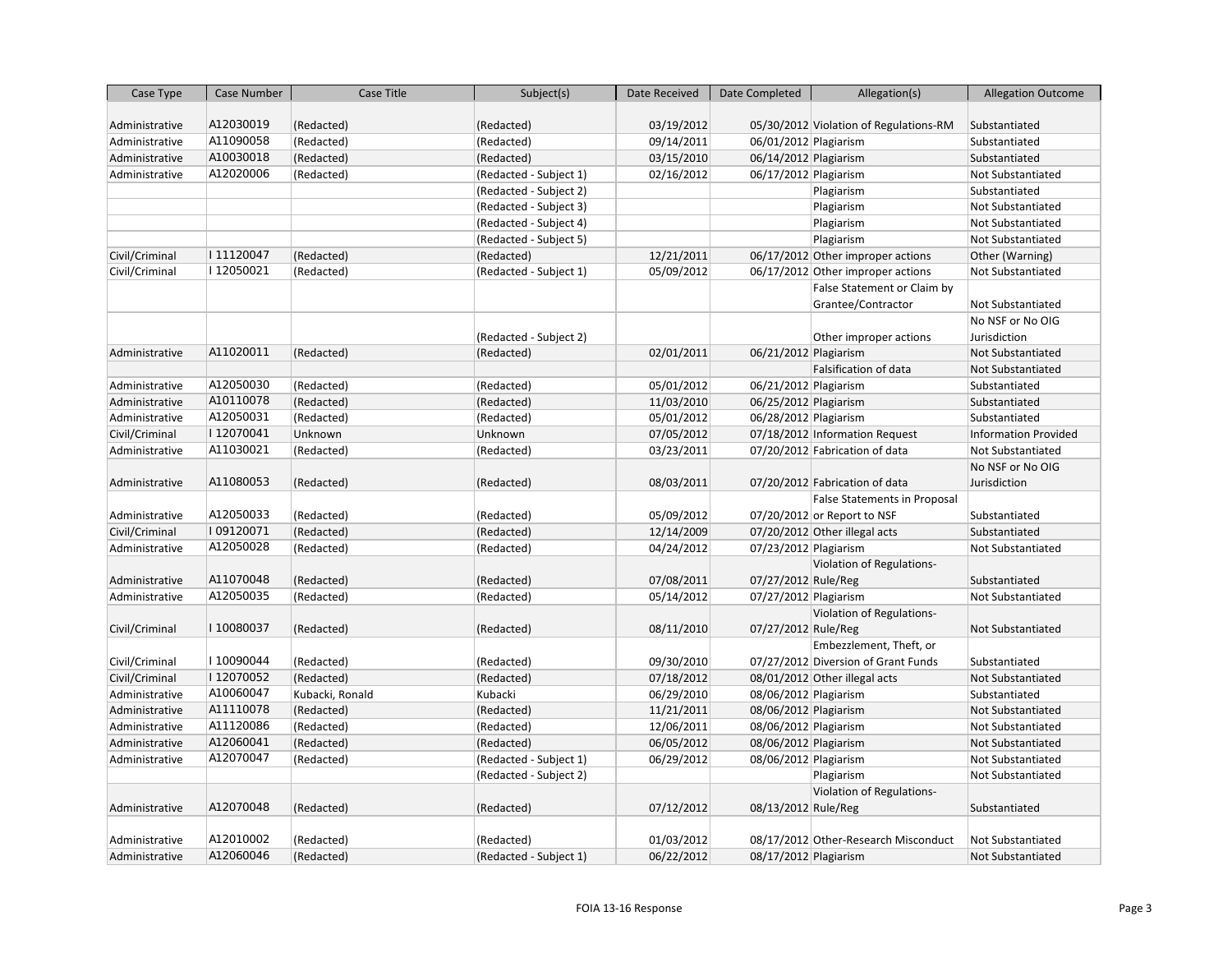| Case Type      | Case Number | Case Title | Subject(s)             | Date Received | Date Completed        | Allegation(s)                                           | <b>Allegation Outcome</b> |
|----------------|-------------|------------|------------------------|---------------|-----------------------|---------------------------------------------------------|---------------------------|
|                |             |            | (Redacted - Subject 2) |               |                       | Plagiarism                                              | Substantiated             |
| Administrative | A09040029   | (Redacted) | (Redacted)             | 04/13/2009    | 08/22/2012 Plagiarism |                                                         | Substantiated             |
|                |             |            |                        |               |                       | Embezzlement, Theft, or                                 |                           |
| Civil/Criminal | I12050029   | Unknown    | Unknown                | 05/25/2012    |                       | 08/22/2012 Diversion of Grant Funds                     | Not Substantiated         |
|                |             |            |                        |               |                       | Embezzlement, Theft, or                                 |                           |
| Civil/Criminal | I12060036   | Unknown    | Unknown                | 06/29/2012    |                       | 08/22/2012 Diversion of Grant Funds                     | Not Substantiated         |
| Administrative | A10030024   | (Redacted) | (Redacted)             | 03/31/2010    |                       | 08/30/2012 Abuse of Timecard                            | Substantiated             |
| Administrative | A12020005   | (Redacted) | (Redacted)             | 02/06/2012    |                       | 08/30/2012 Other improper actions                       | Substantiated             |
| Administrative | A12060045   | Unknown    | Unknown                | 06/18/2012    | 08/30/2012 Plagiarism |                                                         | Not Substantiated         |
|                |             |            |                        |               |                       | False Statement or Claim by                             |                           |
| Civil/Criminal | I11120046   | (Redacted) | (Redacted)             | 12/07/2011    |                       | 08/30/2012 Grantee/Contractor                           | Not Substantiated         |
| Administrative | A12030016   | (Redacted) | (Redacted)             | 03/09/2012    |                       | 09/05/2012 Abuse of Timecard                            | Substantiated             |
| Administrative | A10070053   | (Redacted) | (Redacted - Subject 1) | 07/26/2010    | 09/12/2012 Plagiarism |                                                         | Not Substantiated         |
|                |             |            | (Redacted - Subject 2) |               |                       | Plagiarism                                              | Substantiated             |
|                |             |            | (Redacted - Subject 3) |               |                       | Plagiarism                                              | Substantiated             |
|                |             |            |                        |               |                       | Violation of Regulations-                               |                           |
| Administrative | A11040025   | (Redacted) | (Redacted)             | 04/05/2011    | 09/12/2012 Rule/Reg   |                                                         | Substantiated             |
|                |             |            |                        |               |                       |                                                         | Other (Duplicate of       |
| Administrative | A12080054   | (Redacted) | (Redacted - Subject 1) | 08/23/2012    |                       | 09/12/2012 Fabrication of data                          | existing case)            |
|                |             |            |                        |               |                       |                                                         | Other (Duplicate of       |
|                |             |            | (Redacted - Subject 2) |               |                       | Fabrication of data                                     | existing case)            |
|                |             |            |                        |               |                       | Embezzlement, Theft, or                                 |                           |
| Civil/Criminal | I12050028   | (Redacted) | (Redacted)             | 05/25/2012    |                       | 09/17/2012 Diversion of Grant Funds                     | Not Substantiated         |
|                |             |            |                        |               |                       | Embezzlement, Theft, or                                 |                           |
| Civil/Criminal | I12060038   | (Redacted) | (Redacted)             | 06/29/2012    |                       | 09/17/2012 Diversion of Grant Funds                     | Not Substantiated         |
|                |             |            |                        |               |                       | Violation of Regulations-                               |                           |
| Administrative | A08020005   | (Redacted) | (Redacted)             | 02/12/2008    | 09/25/2012 Rule/Reg   |                                                         | Other (DoJ declined)      |
|                |             |            |                        |               |                       | Plagiarism                                              | Substantiated             |
|                |             |            |                        |               |                       |                                                         | Other (Duplicate of       |
| Administrative | A12080056   | (Redacted) | (Redacted)             | 08/23/2012    | 09/25/2012 Plagiarism |                                                         | existing case)            |
| Administrative | A10120091   | (Redacted) | (Redacted)             | 12/14/2010    |                       | 09/26/2012 Fabrication of data                          | Not Substantiated         |
|                |             |            |                        |               |                       | Violation of Regulations-                               |                           |
| Administrative | A09090075   | (Redacted) | (Redacted)             | 09/22/2009    | 09/28/2012 Rule/Reg   |                                                         | Substantiated             |
|                |             |            |                        |               |                       | False Statement or Claim by                             |                           |
| Civil/Criminal | I09060030   | (Redacted) | (Redacted)             | 06/08/2009    |                       | 10/03/2012 Grantee/Contractor                           | Substantiated             |
|                |             |            |                        |               |                       | Embezzlement, Theft, or                                 |                           |
| Civil/Criminal | I10070033   | (Redacted) | (Redacted)             | 07/26/2010    |                       | 10/03/2012 Diversion of Grant Funds                     | Substantiated             |
| Civil/Criminal | I12050019   | (Redacted) | (Redacted)             | 05/09/2012    |                       | 10/03/2012 Financial COI                                | Not Substantiated         |
|                |             |            |                        |               |                       | Other illegal acts                                      | Not Substantiated         |
| Civil/Criminal | I12050030   | (Redacted) | (Redacted)             | 05/25/2012    |                       | 10/04/2012 Other improper actions                       | Not Substantiated         |
|                |             |            |                        |               |                       |                                                         |                           |
|                |             |            |                        |               |                       | Violation of the                                        |                           |
| Administrative | A11060038   | (Redacted) | (Redacted)             | 05/31/2011    |                       | 10/05/2012 Confidentiality of Peer Review Substantiated |                           |
|                |             |            |                        |               |                       | Violation of Regulations-                               |                           |
| Civil/Criminal | I11060027   | (Redacted) | (Redacted - Subject 1) | 06/23/2011    | 10/05/2012 Rule/Reg   |                                                         | Not Substantiated         |
|                |             |            |                        |               |                       | Violation of Regulations-                               |                           |
|                |             |            | (Redacted - Subject 2) |               |                       | Rule/Reg                                                | Substantiated             |
|                |             |            |                        |               |                       |                                                         |                           |